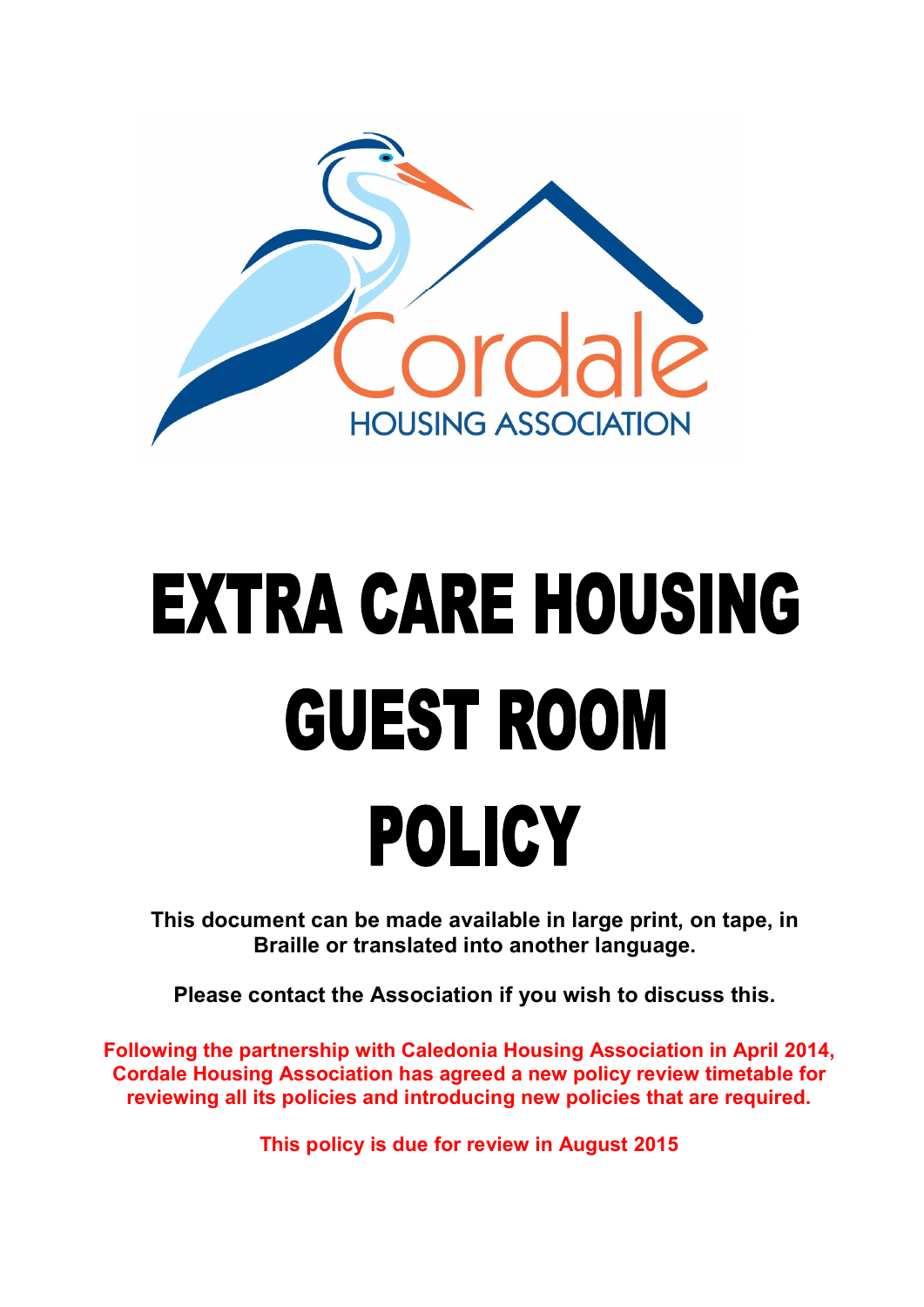

## **CONTENTS**

| <b>Section</b> | <b>Contents</b>                           | Page No |                |
|----------------|-------------------------------------------|---------|----------------|
| 1.             | Introduction                              |         | $\overline{2}$ |
| 2.             | <b>Equal Opportunities</b>                |         | $\overline{2}$ |
| 3.             | Who can use Cordale of guest rooms?       |         | $\overline{2}$ |
| 4.             | Booking arrangements and conditions       |         | $\overline{2}$ |
| 5.             | Arrival/Departure times, and housekeeping |         | 4              |
| 6.             | <b>Fire Safety</b>                        |         | 4              |
| 7.             | <b>Car Parking</b>                        |         | 4              |
| 8.             | Payment for use of guest rooms            |         | 4              |
| 9.             | Complaints                                |         | 5              |
| 10.            | <b>Income from Guest Rooms</b>            |         | 5              |
| 11.            | Review of Use of Guest Room Policy        |         | 5              |

## **1. INTRODUCTION**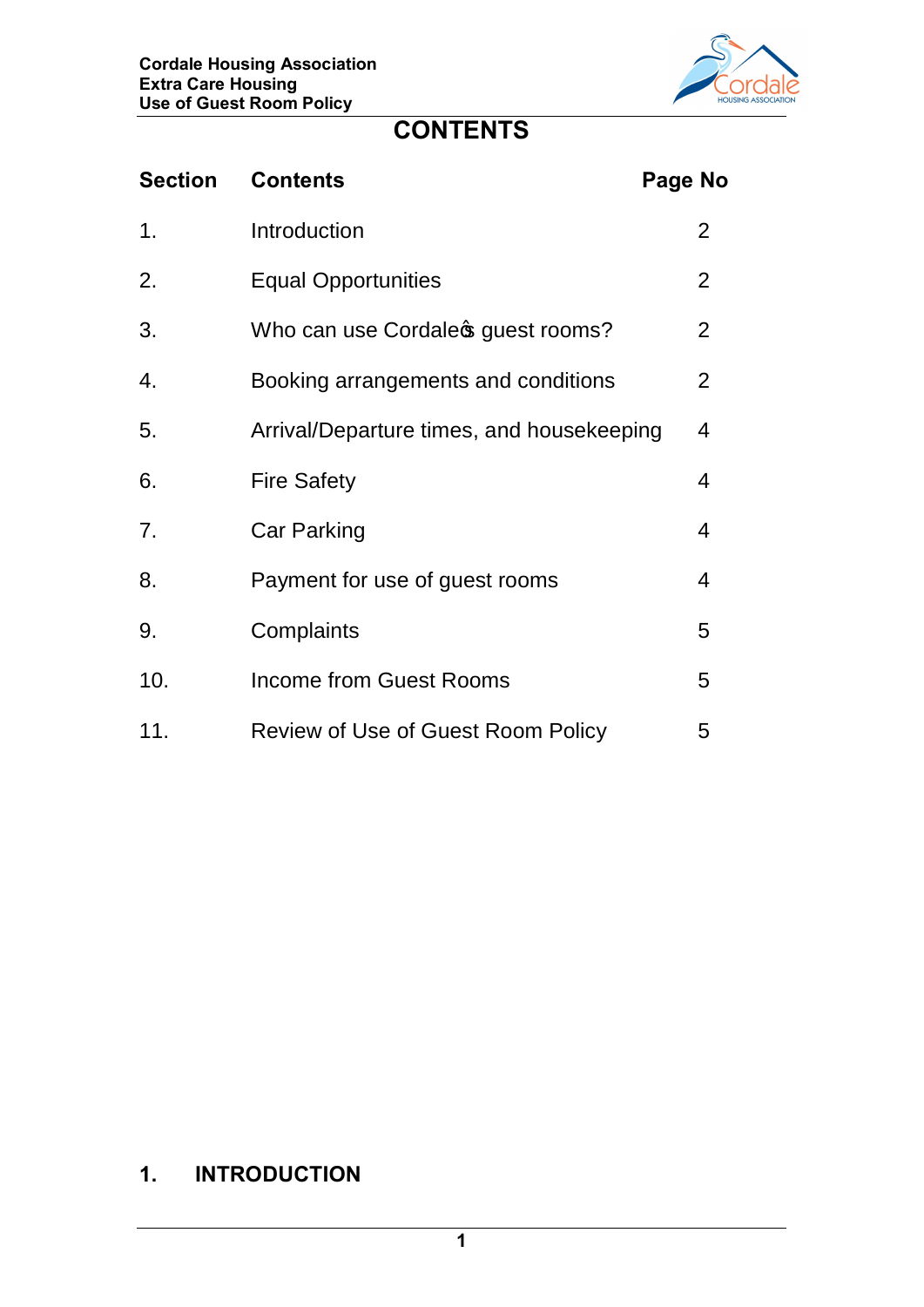

Cordale Housing Association of extra care housing has guest room facilities – 2 rooms. This policy outlines the arrangements relating to such facilities.

#### **2. EQUAL OPPORTUNITIES**

In line with the Association<sup>®</sup> commitment to equal opportunities, this policy can be made available free of charge in a variety of formats, including large print, translated into another language or on audio tape.

### **3. WHO CAN USE CORDALE'S GUEST ROOMS?**

Guest rooms are provided to enable family/friends of tenants living in the extra care housing to stay within the scheme overnight.

#### **4. BOOKING ARRANGEMENTS AND CONDITIONS**

No minimum advance notice is required. However we would suggest that you book early to avoid disappointment. A provisional booking can be accepted several months in advance but will not be confirmed until 4 weeks before your stay.

The maximum length of stay is usually 2 weeks, however, in exceptional circumstances, this period can be extended. If you wish to stay beyond 2 weeks please discuss this with the Housing Support Assistant of the building.

There may be rare occasions when a situation arises and your stay needs to be cancelled or postponed. If this happens the Housing Support Assistant will offer alternative dates.

When booking, the Housing Support Assistant will require the following information:

- · The proposed dates for your stay
- The total number of nights
- The name of your relative who stays in the building
- · Your name, address and telephone number (in case staff need to contact you)
- · Total number of occupants and the approximate age of each occupant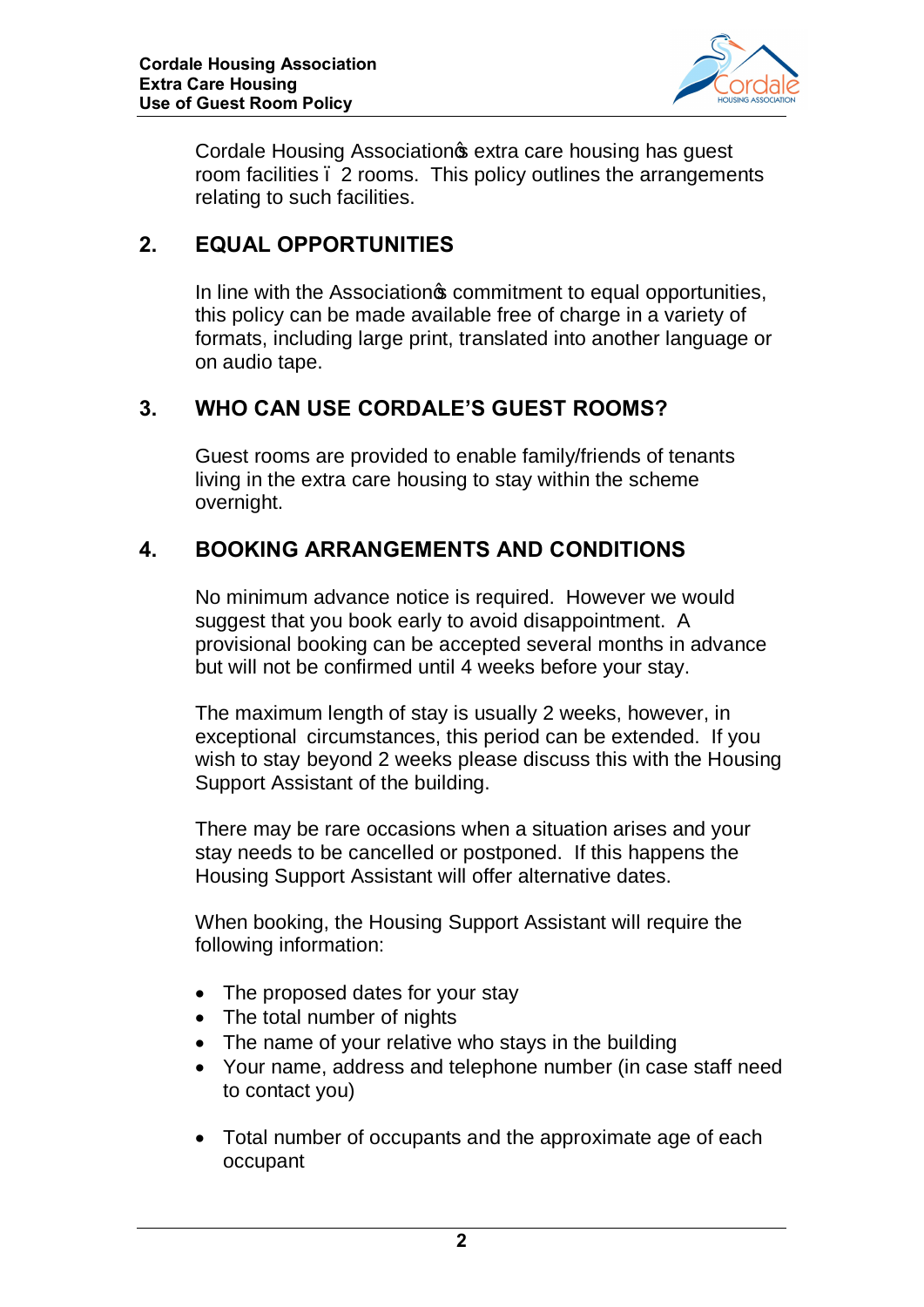

The Housing Support Assistant will then advise you of the following:

- The facilities available to guests
- Any facilities which guests are required to share
- The location of the quest room within the building i.e. ground floor
- Accessibility of the guest room i.e. is there a lift?
- The charge which will be made for using the guest facilities and payments arrangements. The current charge is £10 per night per room, however this is subject to change. Please check with the Housing Support Assistant if there has been any increase before making your booking.
- · The options of a morning call from the Housing Support Assistant.
- · Carers accompanying residents of care schemes/service users will be responsible for ensuring that any necessary support arrangements will be in place and that they will have all relevant information that would be required in the event of an emergency with them i.e. family contact details, medical history, medication etc.

Please note the following conditions relating to the guest facilities:

- · Meals may be provided by staff, but this is at the discretion of the Housing Support Assistant, however they must consider the needs of tenants and whether they can offer the service. This can be discussed when booking and a charge will be made.
- · Each apartment has a double bed and can only accommodate a maximum of two people. Under no circumstances will more than two guests be allowed to stay in one room.
- · Guests are responsible for making their own transport arrangements.
- · No pets are allowed within the guest facilities (except guide dogs for the blind/hearing dogs).
- Smoking is not permitted in guest facilities or in communal areas such as lounges, corridors, etc.
- Children must be supervised at all times.
- · Generally the communal laundry is not available to guests. However, if you have a requirement to use these facilities please discuss with the Housing Support Assistant.

## **5. ARRIVAL/DEPARTURE TIMES & HOUSEKEEPING**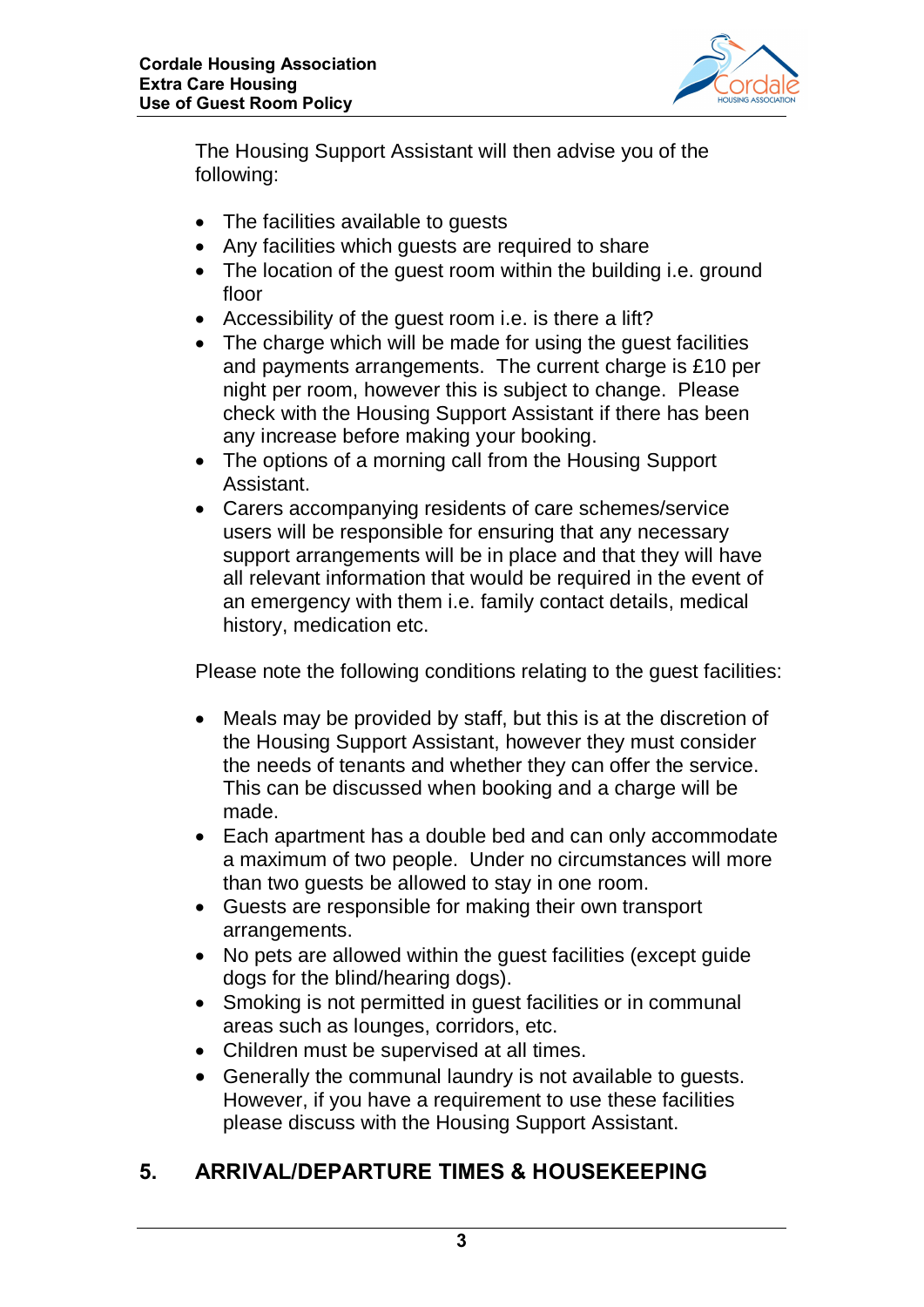

To ensure that staff are available to book you into your guest room you must arrive at the scheme during staff working hours and ideally between Monday to Friday. These will be discussed with you when you initially arrange your booking.

Guest Rooms must be vacated by 12noon on day of departure.

Generally guest rooms will only be cleaned and bed linen changed once you have booked out or after your first week.

If any items are damaged during your stay in the guest room please advise the Housing Support Assistant as soon as possible. A charge may be made for any deliberate damage or vandalism.

If you have any other concerns during your stay please discuss these with the Housing Support Assistant who will try and resolve these for you.

#### **6. FIRE SAFETY**

Each guest room has on display a fire notice outlining the action to be taken by guests in the event of a fire. As part of the booking arrangements the Housing Support Assistant will explain these procedures and show you the nearest emergency exits.

#### **7. CAR PARKING**

Limited car parking is available to the rear of the building.

#### **8. PAYMENT FOR USE OF GUEST ROOMS**

When you arrive the Housing Support Assistant will ask you to pay for each person staying in the guest room based on the number of nights. The current charge is £10 per person per night.

Payments should be made by cheque but cash will be accepted.

Cheques must be made out to %Cordale Housing Association+.

Once you have paid the Housing Support Assistant you will be asked to sign a receipt confirming the charge made and the amount paid by you. This receipt will be issued to you to confirm payment.

#### **9. COMPLAINTS**